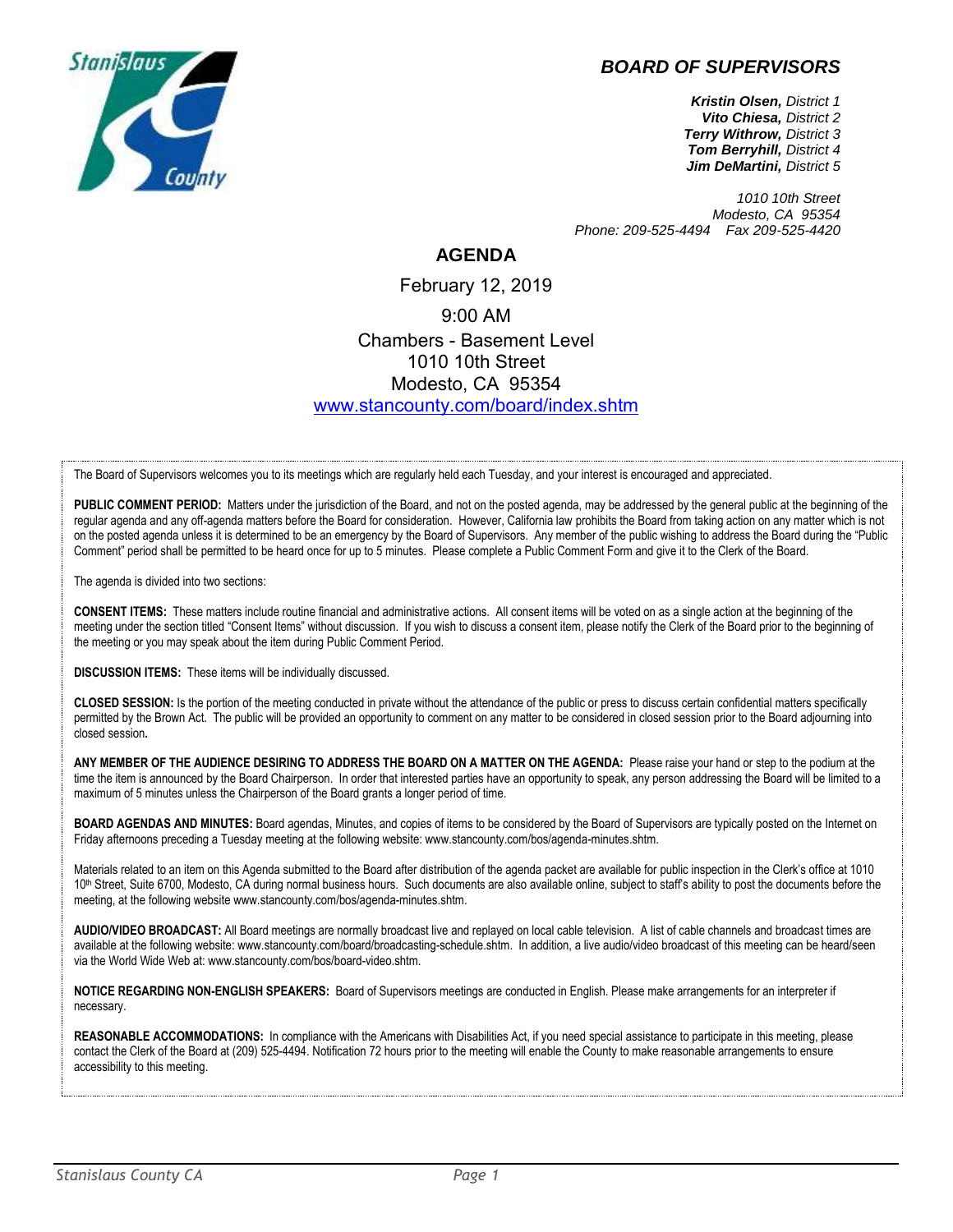- 1. Pledge Allegiance to the Flag
- 2. Invocation
- 3. Public Comment Period
- 4. Consent Calendar
	- A. Miscellaneous
		- 1. Approval of the Minutes for February 5, 2019 [\(View Item\)](http://stancounty.com/bos/minutes/2019/min02-05-19.pdf)
		- 2. Approval of Appointment of Vicente Mejia to the Empire Municipal Advisory Council [\(View Item\)](http://stancounty.com/bos/agenda/2019/20190212/A02.pdf)
		- 3. Approval of Appointment of Joyce Buehner to the Commission on Aging [\(View Item\)](http://stancounty.com/bos/agenda/2019/20190212/A03.pdf)
	- B. Chief Executive Office
		- 1. Approval for the Agricultural Commissioner to Enter Into and Sign an Agreement with the California Department of Food and Agriculture for the Bee Safe Program - Agricultural Commissioner [\(View Item\)](http://stancounty.com/bos/agenda/2019/20190212/B01.pdf)
		- 2. Acceptance of the Stanislaus County Treasury Pool December 2018 Monthly Investment Report – Treasurer / Tax Collector [\(View Item\)](http://stancounty.com/bos/agenda/2019/20190212/B02.pdf)
		- 3. Authorize the Issuance of Requests for Qualifications and Proposals for Various On-Call Professional Services for Capital Projects – Chief Executive Office [\(View Item\)](http://stancounty.com/bos/agenda/2019/20190212/B03.pdf)
		- 4. Approval to Contribute Up to \$2,500 in Community Development Funds Towards the West Modesto Community Collaborative Mural Project – Chief Executive Office [\(View Item\)](http://stancounty.com/bos/agenda/2019/20190212/B04.pdf)
		- 5. Approval of the Amended Professional Development Allowance Policy Chief Executive Office [\(View Item\)](http://stancounty.com/bos/agenda/2019/20190212/B05.pdf)
		- 6. Approval to Enter into a New Agreement with Central Star Behavioral Health, Inc., for the Provision of Covered Specialty Mental Health Services to Children/Youth identified as Subclass Members of Katie A. v. Bonta, Through the Pathways to Well-Being Program, in the Amount of \$1,639,302, Funded by 1991 Realignment, 2011 Realignment and Medi-Cal FFP Revenue – Behavioral Health & Recovery Services [\(View Item\)](http://stancounty.com/bos/agenda/2019/20190212/B06.pdf)
		- 7. Approval to Set a Public Hearing on March 5, 2019 at the 9:00 AM Meeting to Consider the Adoption of the Updated County Public Facilities Fees (PFF) Program to add a New Accessory Dwelling Unit Fee Category and Amended PFF Administrative Guidelines – Chief Executive Office [\(View Item\)](http://stancounty.com/bos/agenda/2019/20190212/B07.pdf)
		- 8. Approval of Appointments of Paul Gibson, Matthew Cantrell, Dave Walker, and their Alternates to the 2019 Discipline/Equal Employment Opportunity (EEO) Grievance Appeals Board – Chief Executive Office [\(View Item\)](http://stancounty.com/bos/agenda/2019/20190212/B08.pdf)
		- 9. Approval to Appoint Laura Arnold to the Position of the Public Defender with a starting Annual Salary of \$200,000 Effective February 19, 2019 – Chief Executive Office [\(View Item\)](http://stancounty.com/bos/agenda/2019/20190212/B09.pdf)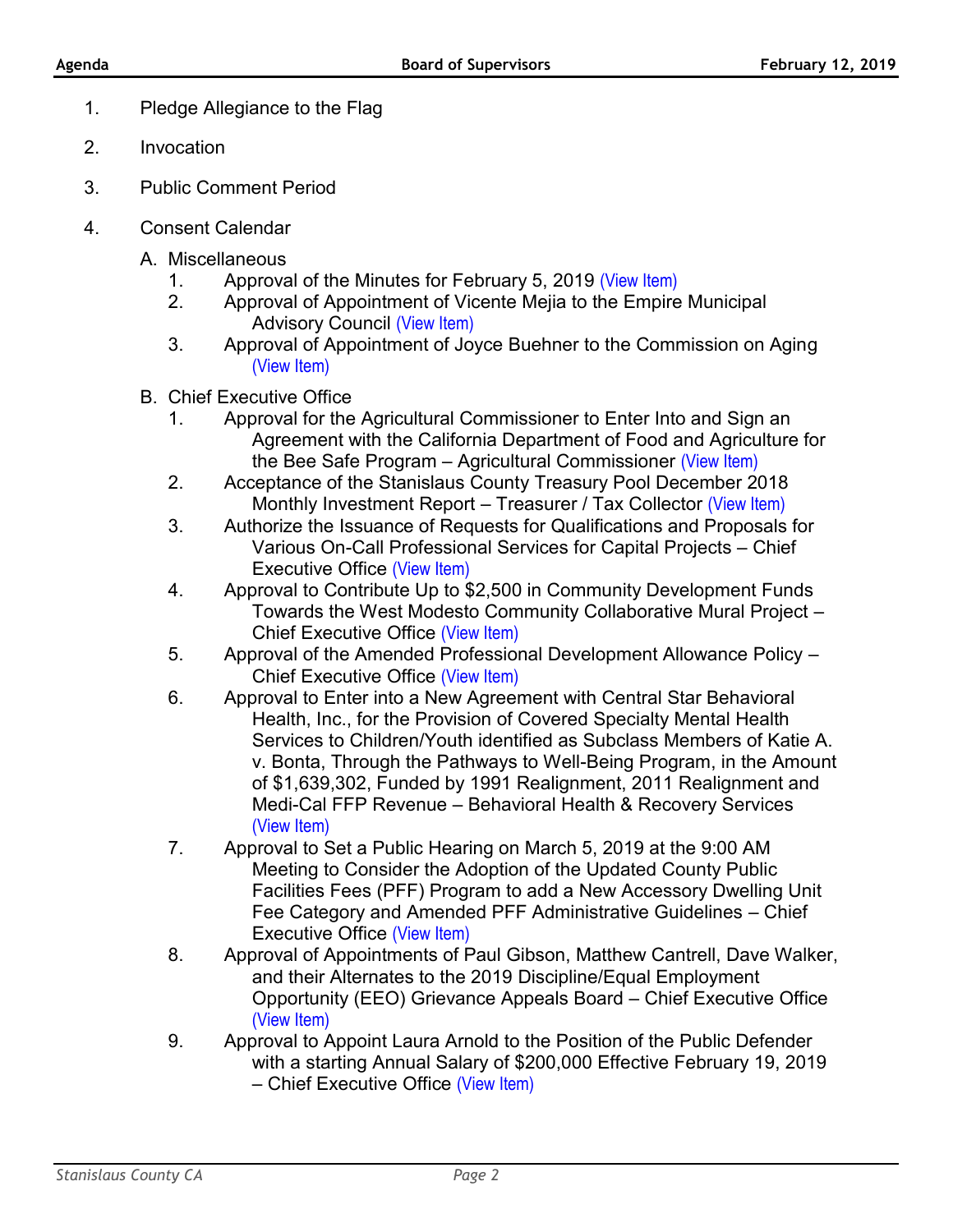- 10. Approval for the Chief Executive Officer to Apply for the Department of Justice - Office on Violence Against Women Fiscal Year 2019 Improving Criminal Justice Responses to Domestic Violence, Dating Violence, Sexual Assault, and Stalking Grant Program in the Amount of \$750,000 – Chief Executive Office [\(View Item\)](http://stancounty.com/bos/agenda/2019/20190212/B10.pdf)
- 11. Approval to Amend the "Salary and Position Allocation Resolution" to Increase the Salary Band for the Social Worker Supervisor II Classification to Comply with the Negotiated Labor Agreement between the County of Stanislaus and the Stanislaus County Employees' Association, (AFSCME), Local #10 – Chief Executive Office [\(View Item\)](http://stancounty.com/bos/agenda/2019/20190212/B11.pdf)
- 12. Acceptance of the Fourteenth Update in Accordance with Public Contract Code Sections 20134 and 22050 for Emergency Remediation/Repairs at 10th Street Place, to Repair Water Damage and Restore Essential Government Operations – Chief Executive Office [\(View Item\)](http://stancounty.com/bos/agenda/2019/20190212/B12.pdf)
- C. Department of Public Works
	- 1. Approval of Amendment No. 2 to the Siegfried Engineering, Inc.
		- Professional Design Services Agreement for the Measure-L Sidewalk Projects [\(View Item\)](http://stancounty.com/bos/agenda/2019/20190212/C01.pdf)
- D. Department of Planning and Community Development
	- 1. Approval to Set a Public Hearing on March 6, 2019, at the 9:00 a.m. Meeting, to Consider the Planning Commission's Recommendation for Denial of Use Permit and Development Agreement Application No. PLN2018-0110, Prem Gen Corp., Located at 536 El Roya Avenue, in the Modesto Area [\(View Item\)](http://stancounty.com/bos/agenda/2019/20190212/D01.pdf)
	- 2. Approval to Set a Public Hearing on March 6, 2019, at the 9:00 a.m. Meeting, to Consider the Planning Commission's Recommendation for Denial of Use Permit and Development Agreement Application No. PLN2018-0097 Legacy Nursery, LLC., Located at 5737 California Avenue, in the Modesto Area [\(View Item\)](http://stancounty.com/bos/agenda/2019/20190212/D02.pdf)
	- 3. Approval to Set a Public Hearing on March 6, 2019, at the 9:00 a.m. Meeting, to Consider the Planning Commission's Recommendation for Approval of Use Permit and Development Agreement Application No. PLN2018-0098 Legacy Nursery, LLC., Located at 6812 California Avenue, in the Modesto Area [\(View Item\)](http://stancounty.com/bos/agenda/2019/20190212/D03.pdf)
- E. County Counsel
- 5. Public Hearings
	- 1. Public Hearing to Consider the Planning Commission's Recommendation for Approval of Rezone Application No. PLN2018-0141, Palm Estates and Wenstrand Ranch, the Project Sites Are Located at 2600 Lester Road, between Jerry Lane and Eastgate Drive, and at 4148 Main Street, on the North Side of East Monte Vista Avenue, on the South Side of Main Street, East of Lester Road, in the Community of Denair, and Adoption of a Notice of Exemption – Planning and Community Development [\(View Item\)](http://stancounty.com/bos/agenda/2019/20190212/PH01.pdf)